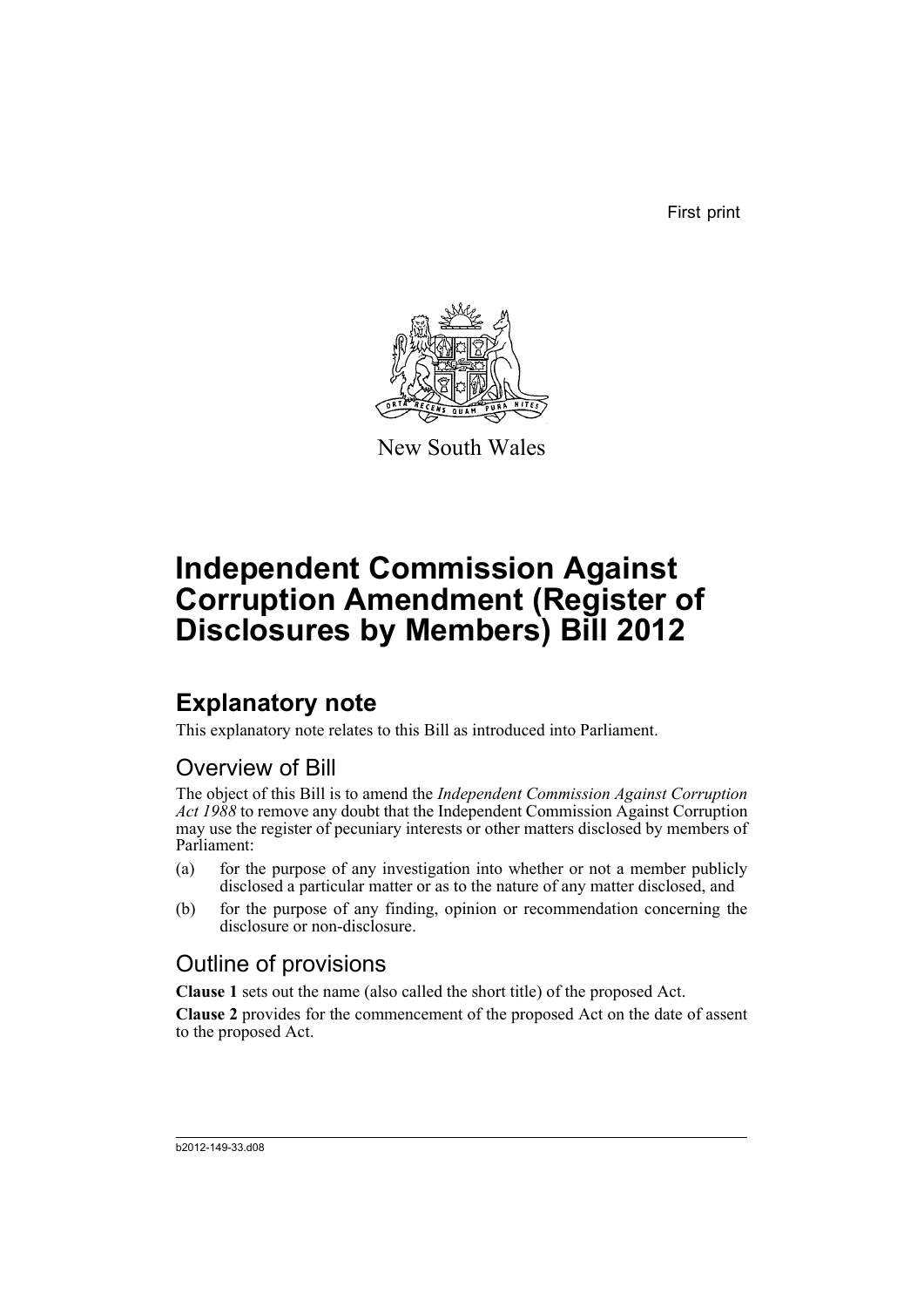Independent Commission Against Corruption Amendment (Register of Disclosures by Members) Bill 2012

Explanatory note

### **Schedule 1 Amendment of Independent Commission Against Corruption Act 1988 No 35**

**Schedule 1** amends section 122 of the Act (which preserves parliamentary privilege in the proceedings of Parliament) to give effect to the object in the Overview above. The amendment makes it clear that the Commission may make use of a relevant register despite any parliamentary privilege that may apply to the register. The Commission may do so in respect of current investigations and relevant registers already obtained.

A relevant register is defined as a register of pecuniary interests or other matters required to be compiled and maintained pursuant to the regulations made under section 14A of the *Constitution Act 1902*, and includes:

- (a) a copy of any such register (or of a part of any such register) that is published as a parliamentary paper or otherwise, and
- (b) a return or other document furnished by a member of Parliament for the purpose of the compilation and maintenance of the register, or a copy of the whole or any part of any such return or document.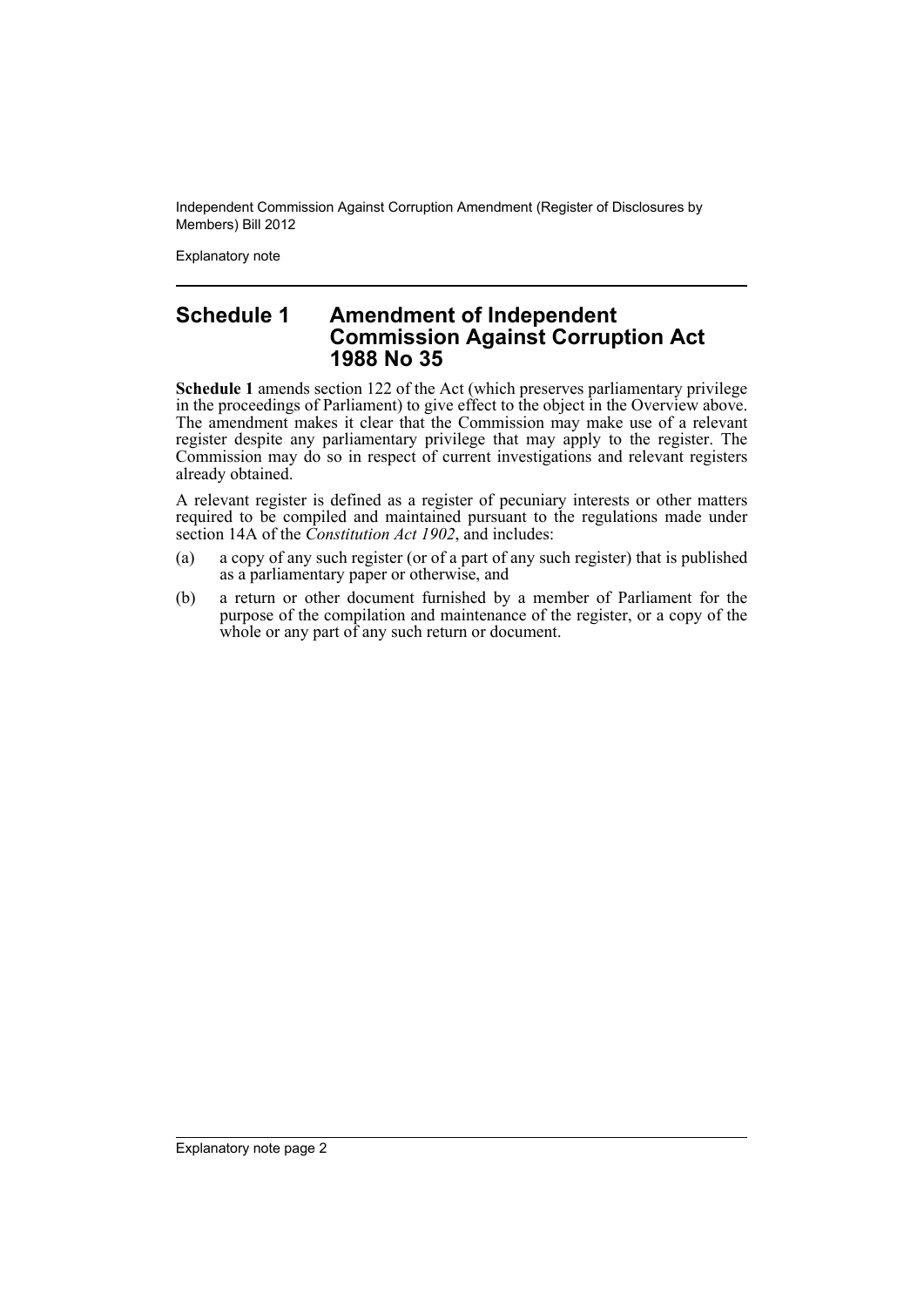First print



New South Wales

# **Independent Commission Against Corruption Amendment (Register of Disclosures by Members) Bill 2012**

## **Contents**

|            |                                                                          | Page |
|------------|--------------------------------------------------------------------------|------|
| 1          | Name of Act                                                              |      |
|            | 2 Commencement                                                           |      |
| Schedule 1 | Amendment of Independent Commission Against<br>Corruption Act 1988 No 35 | 3    |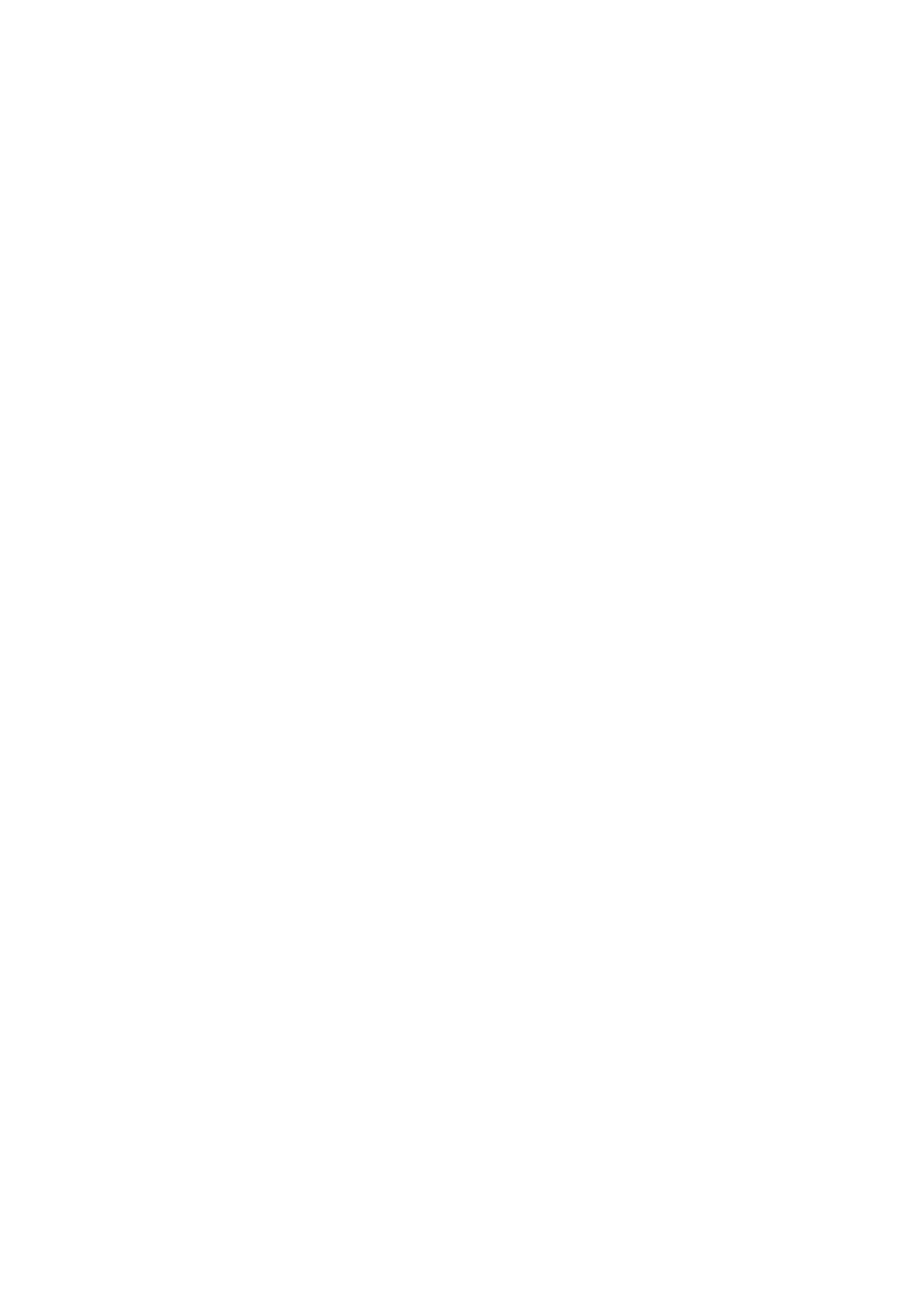

New South Wales

# **Independent Commission Against Corruption Amendment (Register of Disclosures by Members) Bill 2012**

No , 2012

#### **A Bill for**

An Act to amend the *Independent Commission Against Corruption Act 1988* with respect to the use of a register of pecuniary interests or other matters disclosed by members of Parliament.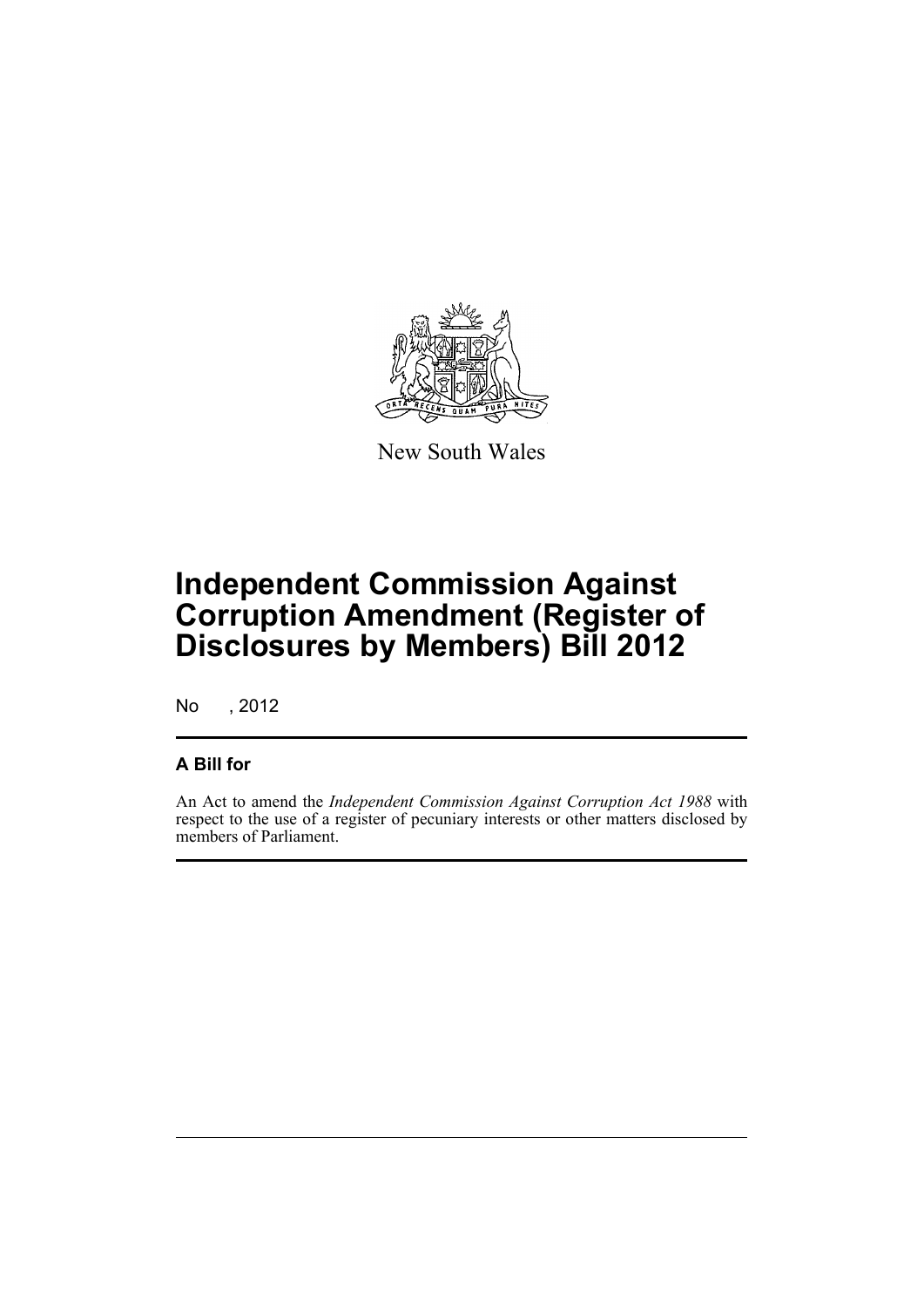#### Independent Commission Against Corruption Amendment (Register of Clause 1 Disclosures by Members) Bill 2012

<span id="page-5-1"></span><span id="page-5-0"></span>

| The Legislature of New South Wales enacts: |                                                                                                                       | 1             |
|--------------------------------------------|-----------------------------------------------------------------------------------------------------------------------|---------------|
|                                            | Name of Act                                                                                                           | $\mathcal{P}$ |
|                                            | This Act is the Independent Commission Against Corruption<br>Amendment (Register of Disclosures by Members) Act 2012. | 3<br>4        |
|                                            | Commencement                                                                                                          | 5             |
|                                            | This Act commences on the date of assent to this Act.                                                                 | 6             |
|                                            |                                                                                                                       |               |